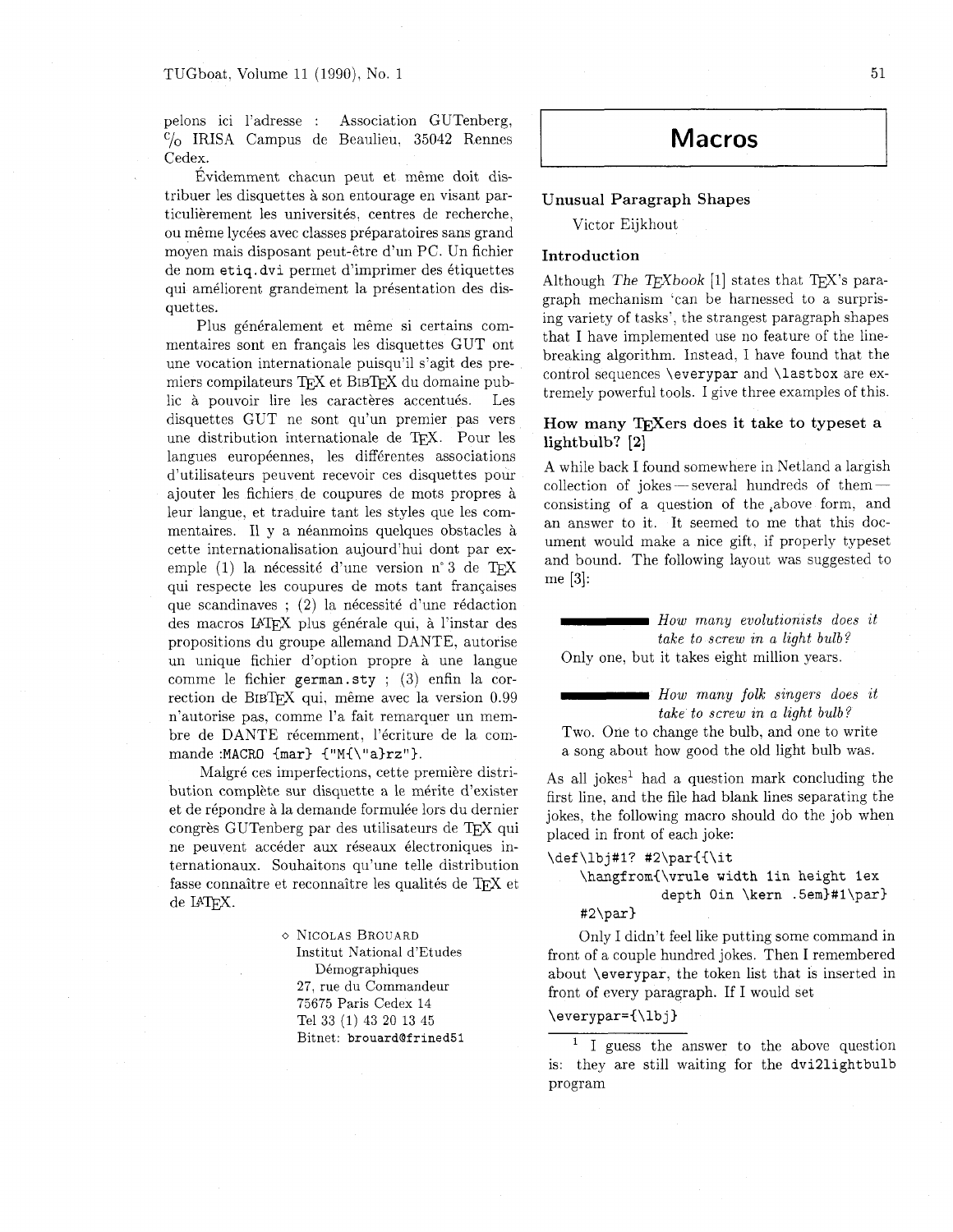the jokes would automatically be scooped up as the arguments of **\lb** j .

Well, almost. The snag is that **\lbj** itself produces two paragraphs, before each of which **\everypar** is inserted. With infinite recursion as a result. Repair may take the following form:

```
\everypar={\bgroup\everypar={)\lbj) 
\def\lbj#l? #2\parC ... %% the same 
    0 0 
... /,/, as above 
   #2\par\egroup\bigskip)
```
Xow **\everypar** opens a group, inside which it is empty, and **\lbj** inserts the closing brace of the group. so after the joke **\everypar** is ready for the next joke again.

What I particularly like about this approach is the fact that. with only five lines of macros. I can typeset arbitrarily much text. No TEX commands appear after a short preamble.

## **A Maserati, a Mack Truck! [4]**

In the previous example. the **\everypar** takes the whole paragraph as its argument. This is not a wise approach, however, as it places memory demands on TFX in case of long paragraphs, and worse, it means that the text is scanned twice, which is a disadvantage if you work with **\catcodes.** One may instead define

\everypar{\catchthepar\everypar={}} \def\par{\endgraf\egroup}

with for instance

\def\catchthepar{\vbox\bgroup}

I took this approach when I implemented 'vario setting<sup>'2</sup> of text. a paragraph layout where lines are right adjusted. except when they have to stretch beyond some point. In that case they remain 'ragged right'. This way of setting text has in recent years become very fashionable in advertisements, especially for automobiles. Provided the paragraphs are suitably long. say five lines or more. and the right proportion of lines is left unadjusted, the visual effect of a block with an occasional gap in the right margin can be. well, interesting. Some typographers, however, loathe this concoction **[3].** 

When I first tried to implement this. I fiddled around with the usual parameters, but that led to nothing. Also I didn't want to take the approach

<sup>2</sup> This is the literal, and imperfect, translation of the Dutch term. I don't know the English equivalent.

from *[5].* as this would preclude hyphenated words. The only other way that I could think of, was

to let T<sub>F</sub>X set the paragraph right adjusted, and afterwards to unset the glue in some lines. Getting the lines from the paragraph would be possible, I thought. using **\lastbox.** 

As it turned out there were two difficulties. The first one was that lines that hang on the main vertical list can't be picked with **\lastbox.** I solved this by a variation of the above construct:

**\everypar={\vbox\bgroup** 

**\everypar=() \def\par{\endgraf\pickthelines \egroup))** 

Implementing **\pickthelines** brought to light the second difficulty: successive calls to **\lastbox** yield void boxes after the first call. At least, this was how it looked to me at first.

After a while I realised that the real reason was that a paragraph consists of an alternation of a box. a penalty, and a glue item. and so on. So I arrived at

**\def\pickthelines{** 

```
\setbox\investigation=\lastbox 
    \ifvoid\investigation \else 
    \unskip \savepenalty=\lastpenalty 
    \unpenalt y 
       {\pickthelines) 
    \investigatethebox 
    \penalty\savepenalty \fi) 
\def\investigatethebox 
   {\setbox\tester=\hbox 
            {\unhcopy\investigation) 
    \ifdim\wd\tester<.94\hsize 
           \box\tester
```
**\else \box\investigation \fi)** 

The recursion in **\pickthelines** uses TEX's save stack, so this macro is not suited for very long paragraphs. But that's not what it is intended for.

Note that TFX automatically reinserts the correct baselineskips, but that I have to do the appropriate penalties myself. The value beyond which a line should 'snap back' has to be determined experimentally: it highly depends on the **\hsize,** and the average word length of the text. Also, in order to prevent multi-line gaps. a test should be implemented if the previous line was set at natural width. Further fine tuning may involve the **\spaceskip** and the **\tolerance.** 

### **Romeo, wherefore art thou indented? [6]**

Browsing through Shakespeare's complete works. I lighted upon a phenomenon that I thought would